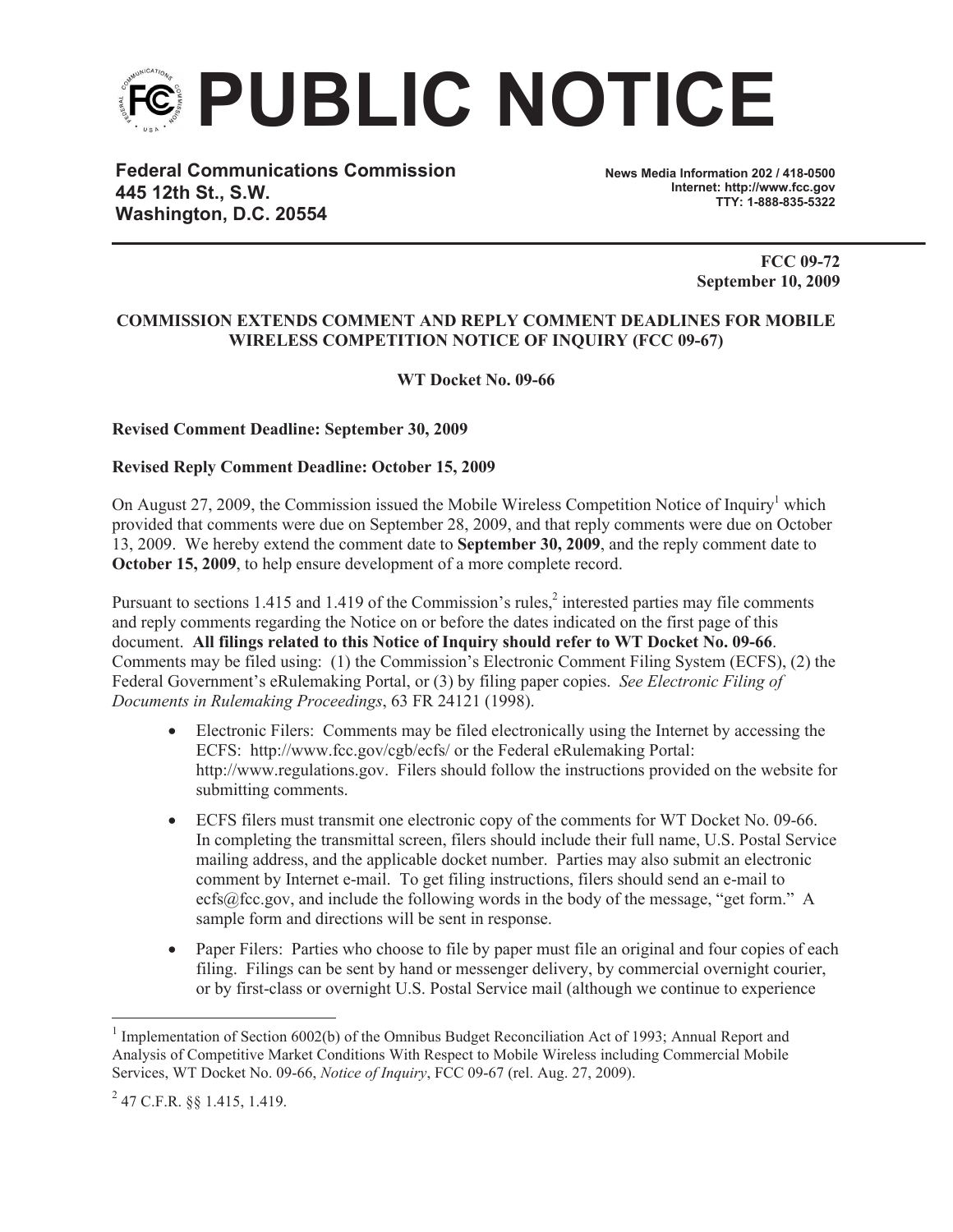delays in receiving U.S. Postal Service mail). All filings must be addressed to the Commission's Secretary, Marlene H. Dortch, Office of the Secretary, Federal Communications Commission, 445 12th Street, S.W., Washington, D.C. 20554.

- The Commission's contractor will receive hand-delivered or messenger-delivered paper filings for the Commission's Secretary at 236 Massachusetts Avenue, N.E., Suite 110, Washington, D.C. 20002. The filing hours at this location are 8:00 a.m. to 7:00 p.m. All hand deliveries must be held together with rubber bands or fasteners. Any envelopes must be disposed of before entering the building.
- · Commercial overnight mail (other than U.S. Postal Service Express Mail and Priority Mail) must be sent to 9300 East Hampton Drive, Capitol Heights, MD 20743.
- U.S. Postal Service first-class, Express, and Priority mail should be addressed to  $445 \frac{12^{th}}{125}$ Street, S.W., Washington D.C. 20554.
- Parties should send a copy of their filings to Chelsea Fallon, Spectrum  $\&$  Competition Policy Division, Wireless Telecommunications Bureau, Federal Communications Commission, Portals I, Room 6533, 445 12th Street, S.W., Washington, D.C. 20554, or by e-mail to Chelsea.Fallon $@$ fcc.gov. Parties shall also serve one copy with the Commission's copy contractor, Best Copy and Printing, Inc. (BCPI), Portals II, 445 12th Street, S.W., Room CY-B402, Washington, D.C. 20554, (202) 488-5300, or via e-mail to fcc@bcpiweb.com.
- Documents in WT Docket No. 09-66 will be available for public inspection and copying during business hours at the FCC Reference Information Center, Portals II, 445 12th Street S.W., Room CY-A257, Washington, D.C. 20554. The documents may also be purchased from BCPI, telephone (202) 488-5300, facsimile (202) 488-5563, TTY (202) 488-5562, email fcc@bcpiweb.com.

If a Submitting Party requests that any information or documents responsive to this NOI be treated in a confidential manner, it shall submit, along with all responsive information and documents, a statement in accordance with section 0.459 of the Commission's rules. 47 C.F.R. § 0.459. Requests for confidential treatment must comply with the requirements of section 0.459, including the standards of specificity mandated by section 0.459(b). Accordingly, "blanket" requests for confidentiality of a large set of documents are unacceptable. Pursuant to section 0.459(c), the Bureau will not consider requests that do not comply with the requirements of section 0.459.

- The cover or first page of the filing, and each page of the filing that contains or discloses Confidential Information must be clearly marked: "CONFIDENTIAL INFORMATION –WT DOCKET NO. 09-66 before the Federal Communications Commission."
- One copy of the filing shall be filed with the Secretary's Office. The filing shall be accompanied by a cover letter stating "CONFIDENTIAL INFORMATION IN WT DOCKET NO. 09-66 before the Federal Communications Commission." The filing shall be made under seal, and will not be placed in the Commission's public file.
- Those portions of the filing that constitute Confidential Information shall be clearly identifiable as such, so that those portions that are deemed to be Confidential Information are readily identifiable based on an examination of the filing.
- · Two redacted copies of the filing containing no Confidential Information (the "Redacted Filing") shall also be filed with the Secretary's Office. Each Redacted Filing shall have the same pagination as the Confidential Filing from which it is derived. The two copies of the Redacted Filing and their accompanying cover letter shall be stamped "REDACTED – FOR PUBLIC INSPECTION" and shall state that the Submitting Party is filing a redacted version